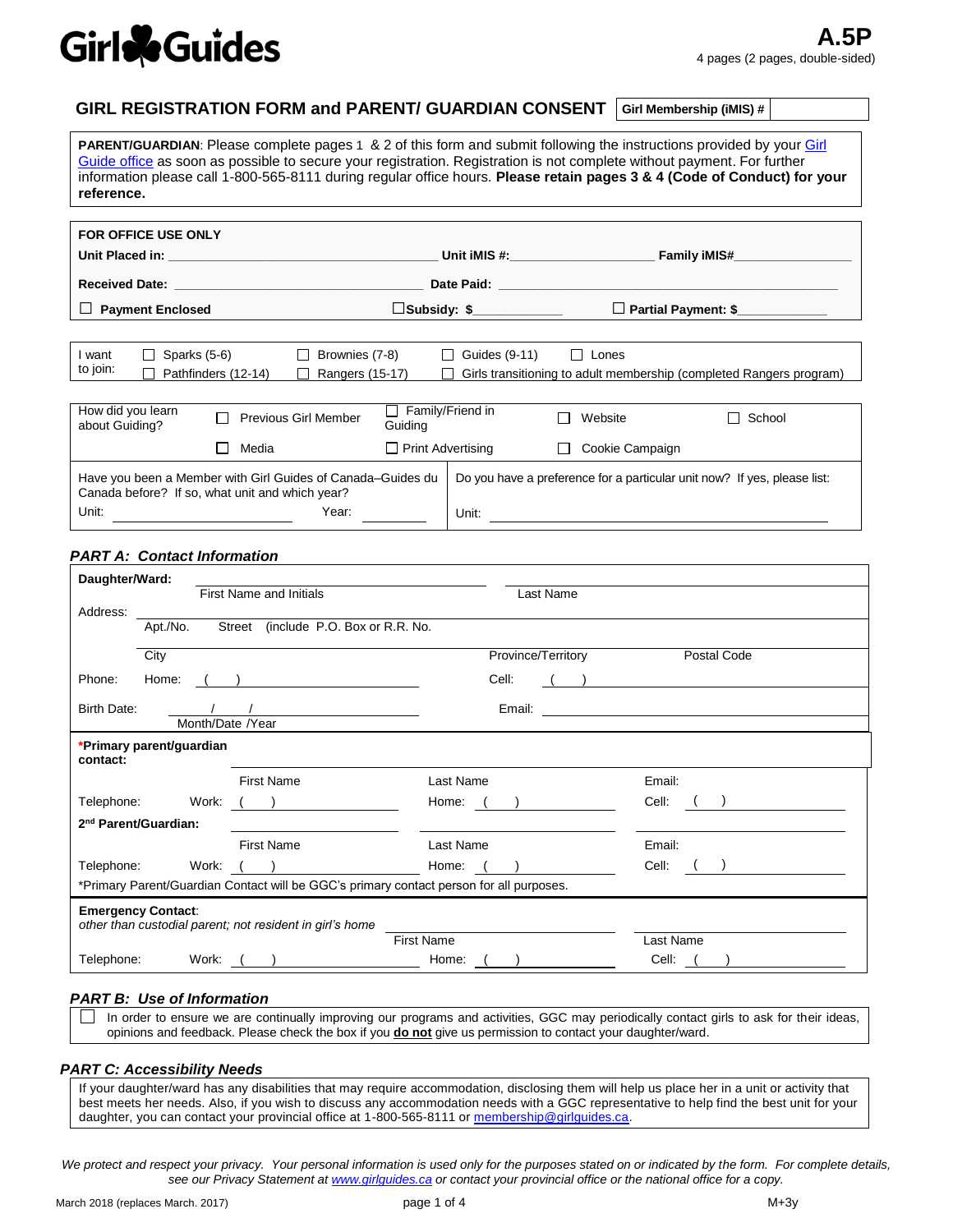# Girl & Guides

|       | FOR OFFICE USE ONLY |                  |                 |                          |
|-------|---------------------|------------------|-----------------|--------------------------|
| Name: |                     | <b>Birthdate</b> |                 | Family Account (iMIS) #  |
|       |                     |                  | Month/Date/Year |                          |
| Unit  |                     |                  |                 |                          |
| Name: |                     |                  |                 | Girl Membership (iMIS) # |
|       |                     |                  |                 |                          |

### **Parent/Guardian Consent and Membership Agreement**

#### **General Consent Statement**

Guiding activities are organized according to set standards and guidelines for activity management including supervision, training, equipment, and health matters. These standards are documented in Safe Guide: Activity Planning and Safety Management and are available upon request.

During a typical Guiding activity, your daughter/ward may participate in activities, supervised by her Guider, which may include, but are not limited to:

- Arts and crafts (use of scissors, glue, small craft materials)
- Active games (physical activities that may involve balls, running, skipping, jumping, tossing, etc.)
- Swimming at a public swimming facility that provides lifeguards
- Use of equipment (for science experiments, crafts, games, cooking, etc.)
- Active outdoor activities in the community (cookie sales, walking tours, skating, nature walks, etc.)
- Excursions to local points of interest (museums, parks, fire halls, etc.)

In all activities there is an element of risk. While Girl Guides of Canada and your daughter's/ward's Guider(s) take reasonable precautions to minimize these risks, this is no guarantee against injury or loss.

Some of the risks associated with typical activities include (but are not limited to): scrapes, cuts or bruises; sprains, strains or possible broken bones; illness from known or unknown sources; theft or loss of possessions; unforeseen injuries from activities, equipment or actions of your daughter/ward, other participants or other people, including negligent actions.

You will occasionally need to provide your daughter/ward with equipment or clothing appropriate for the activity.

From time to time, unscreened adults who are not Members may assist with the supervision of your daughter's/ward's unit activities under the direction of a Guider. Our procedures do not permit a girl to be left alone with an unscreened adult.

Some activities may take place in the community. These may be within walking distance, or may require a different drop-off or pick-up location. When activity locations require alternate dropoff or pick-up or other transportation arrangements, the Guider will provide you with the details.

From time to time your daughter/ward may attend activities or events (e.g., camps, trips, or special outings or events) that would be in addition to the activities outlined above. Your permission will be required for these specific activities/events. If this occurs your daughter/ward's Unit Guider will send home additional information about the planned activity or event.

#### **Membership Agreement**

By signing this agreement, I confirm that I understand, agree with and consent to the following:

(Name of Child)

- Girl Guides of Canada–Guides du Canada (GGC) is a volunteer organization for girls and women, and I will support my daughter/ward and her Guiders in their activities throughout the year.
- I agree that my daughter/ward will participate in the sale of Girl Guide Cookies, the primary fundraiser for GGC.
- I understand my responsibility in making sure my daughter/ward arrives and is picked up on time for meetings and other activities.
- I have read and understand the Code of Conduct, and I agree that my daughter/ward and I will abide by it and uphold its terms. I will also inform any other parent(s)/guardian(s) of my daughter/ward who will interact with GGC that they must also abide by it and uphold its terms.
- I understand that there is a degree of risk involved in GGC's activities and after carefully considering all the risks that may be involved, I freely and voluntarily assume any and all risks associated with Guiding activities on behalf of my daughter/ward not limited to those risks explained in the **General Consent Statement.**

*As a custodial parent/guardian of \_\_\_\_\_\_\_\_\_\_\_\_\_\_\_\_\_\_\_\_\_\_\_\_\_\_\_\_\_\_\_\_\_\_\_\_\_\_\_\_ I authorize my daughter/ward to participate as a* 

*member of Girl Guides of Canada–Guides du Canada and I acknowledge that GGC intends to rely on this Parent/Guardian Consent and Membership Agreement.*

#### **Signature of custodial Parent/Guardian**

| Name: | <b>.</b><br>Signature: . | Date: |  |
|-------|--------------------------|-------|--|
| (DI)  | Print,                   |       |  |

*We protect and respect your privacy. Your personal information is used only for the purposes stated on or indicated by the form. For complete details, see our Privacy Statement at [www.girlguides.ca](http://www.girlguides.ca/) or contact your provincial office or the national office for a copy.*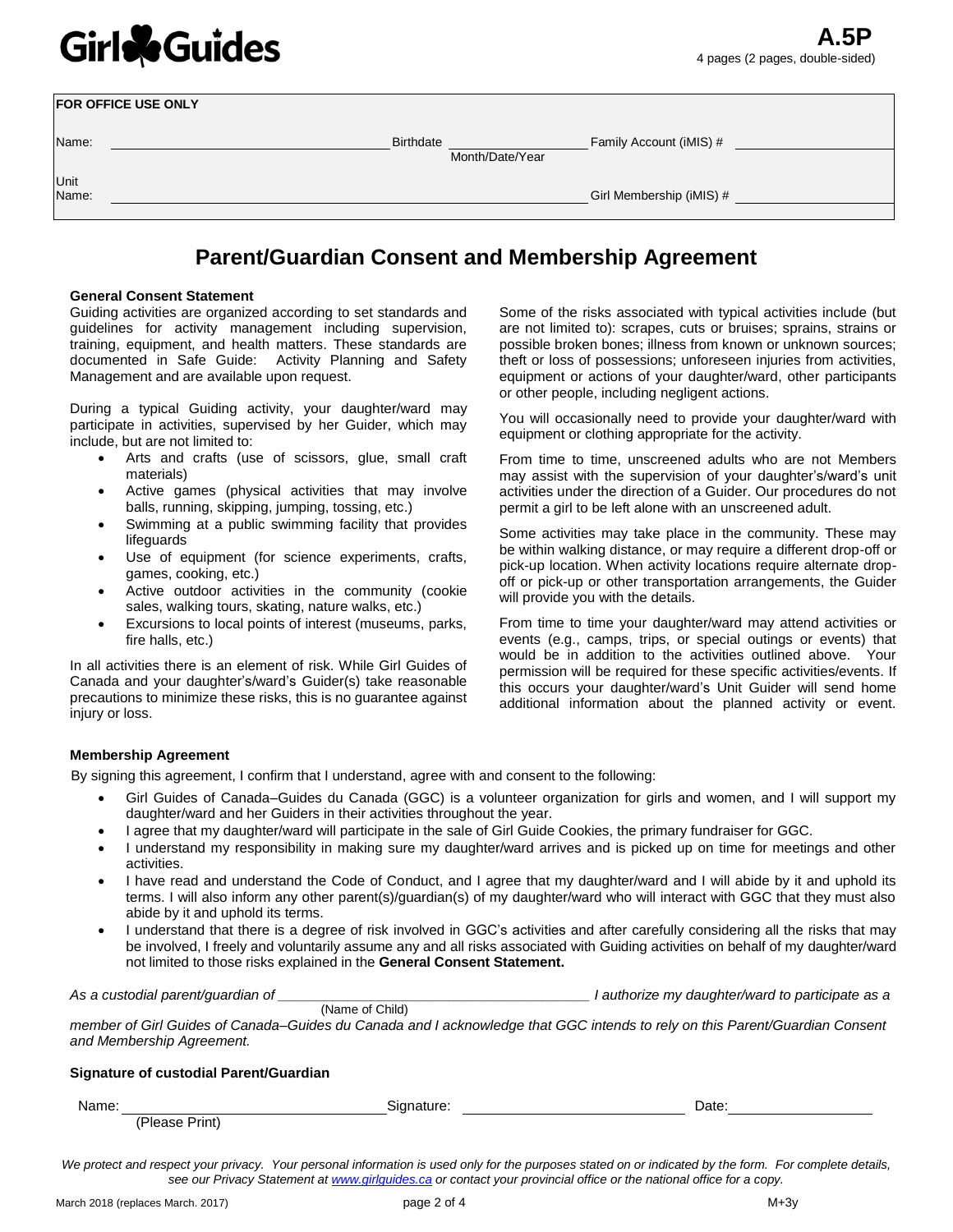

*PLEASE DETACH THIS PAGE AND RETAIN FOR YOUR RECORDS.* 

*DO NOT RETURN WITH YOUR SIGNED APPLICATION*

## **Code of Conduct**

(Revision: December 9, 2010)

*This Code of Conduct is an integral part of involvement with Girl Guides of Canada*–*Guides du Canada (GGC). The Code of Conduct requires all Members, all volunteers, all employees, and all parents and guardians of Members to:*

- 1. Refrain from words, actions and behaviour in any medium -- that demonstrate disrespect for other Members, volunteers, employees, or the family members of such individuals.
- 2. Uphold GGC's reputation and integrity by ensuring that their conduct, whether in person, online, or otherwise, brings honour and dignity to GGC.
- 3. Be vigilant in ensuring an environment that is safe and protects girl and adult Members, volunteers and employees from emotional, physical, verbal and sexual abuse.
- 4. Respect other Members', volunteers' and employees' rights to privacy and the confidentiality of their personal information.
- 5. Act with honesty and integrity when dealing with property, monies and any other assets belonging to GGC.
- 6. Respect and abide by the laws of Canada and of the relevant Province or Territory.
- 7. Treat Members, volunteers, employees and Members' families fairly, knowing that GGC does not tolerate unlawful discrimination on the basis of race, national or ethnic origin, citizenship, colour, religion, sex, age, mental or physical ability, political beliefs, socio-economic status, health-related status, sexual orientation, marital status, or any other grounds enumerated in the human rights legislation of the jurisdiction in which the individuals involved are located.

#### *In addition, Members, volunteers and Employees will:*

- 8. Subscribe to the principles of the Promise and Law of GGC and adhere to GGC's bylaws, policies and procedures.
- 9. Fulfill their roles and responsibilities as stated in their position descriptions (where applicable) and act within the limitations of their authority in the discharge of their duties.
- 10. Diligently maintain the confidentiality of any information regarding GGC that they have obtained in the course of performing their roles in Guiding and that is not generally available to the public.

Girl Guides of Canada–Guides du Canada reserves the right to take action regarding any breach of the Code of Conduct.

#### **Understanding the Code of Conduct**

The Code of Conduct sets clear standards of respectful behaviour for the Guiding community of girl members and their parents/guardians, adult members, volunteers, and employees. With the Code of Conduct comes a responsibility to follow its standards by being a good example and supporting others in doing the same.

Lines between a person's personal life and employment/volunteer role are often blurred. Members, volunteers or employees need to keep in mind how their words and actions during or outside of GGC activities may impact the organization's reputation.

For more information on interpreting the Code of Conduct and some basic Dos and Don'ts, please go to [Understanding the Code of Conduct.](https://www.girlguides.ca/WEB/Documents/GGC/parents/who_we_are/understanding-code-of-conduct.pdf)

*We protect and respect your privacy. Your personal information is used only for the purposes stated on or indicated by the*  form. For complete details, see our Privacy Statement at **www.girlguides.ca** or contact your provincial office or the national *office for a copy.*